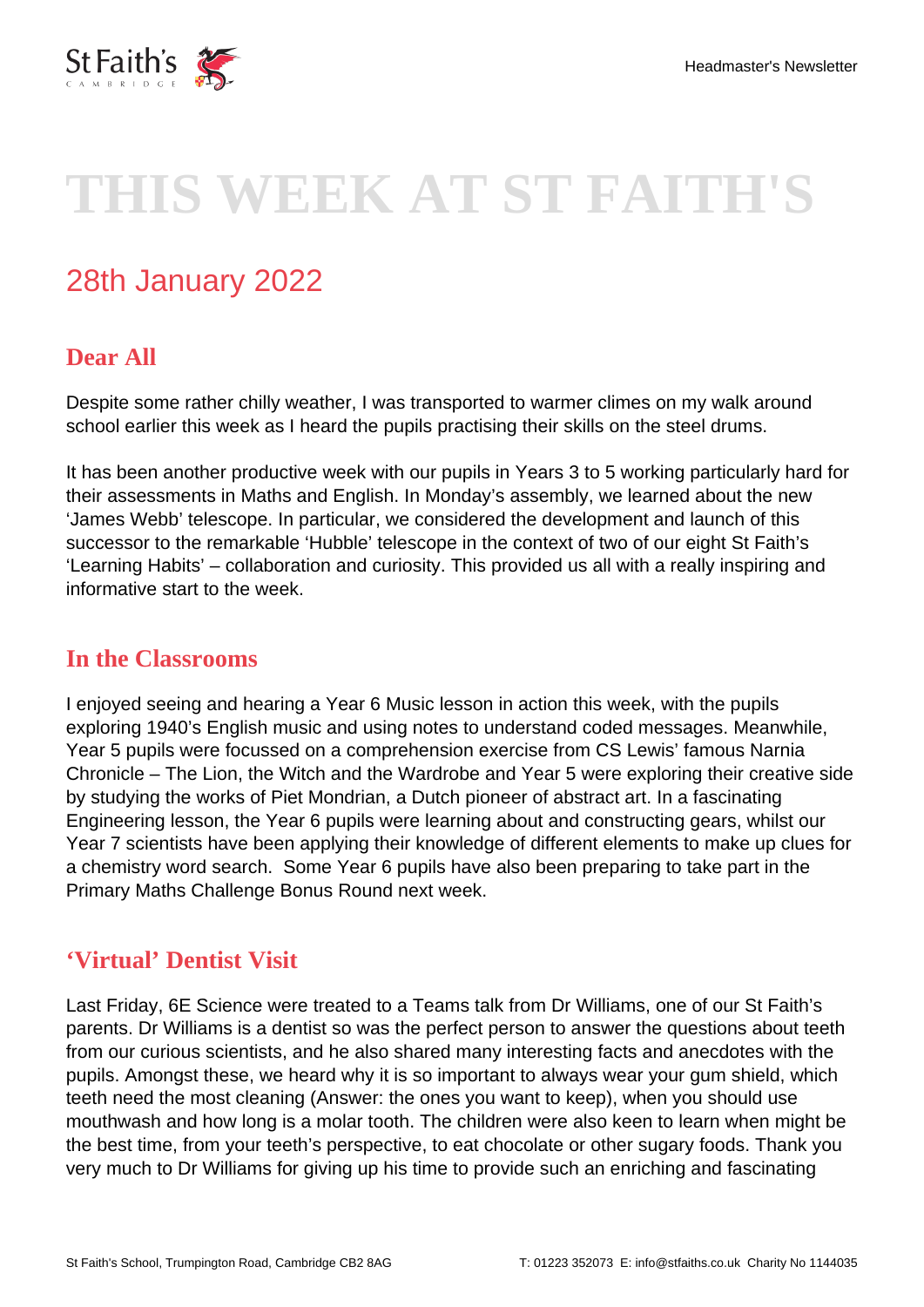

experience.

# **Year 2 Production of 'Stable Boy'**

This week we also enjoyed the Year 2 production of 'Stable Boy' – postponed from just before Christmas due to Covid. The story follows James, who dreams of a glamorous life as a fisherman on the great Sea of Galilee, but in reality his days are spent tending to the assorted livestock in the stable behind a small inn in Bethlehem. The arrival of lots of visitors (and donkeys) to the town one day, means that poor James has to work even harder, with no thanks from the grumpy innkeeper and his wife! However, as the events of that special night unfold, James realises that the future is brighter than thought, and that dreams can indeed come true!

The children have worked extremely hard on learning lines, actions, songs and choreography, and they delivered a really excellent performance. The experience of being part of a large scale production has created palpable excitement and the performance offered many practical opportunities to develop collaboration, creativity, listening and patience. Thank you to the many volunteers who helped.

#### [WATCH THE YEAR 2 PRODUCTION ON MY SCHOOL PORTAL](https://stfaiths.myschoolportal.co.uk/page/213) **Sports Report**

On Thursday, our Under-13 netball team travelled to Ipswich School to participate in the regional round of the IAPS Netball Tournament. After tough competition with 14 other schools, our team was pronounced IAPS Regional Champions. Many congratulations to the girls who will now move on to the National Finals taking place in March.

As well as practice sessions for different sports ranging from netball to short tennis, our girls and boys have also tested their sporting skills in a schedule of home and away fixtures this week, against the Perse Prep, Perse Upper and St John's College School. To learn more about these performances, please see the results and reports in the side-bar of this newsletter.

# **ISGA Boys' Gymnastics Nationals**

Last Sunday, 14 St Faith's boys took part in the ISGA National Gymnastics competition, virtually. Teams competed from their own school setting while judges watched the gymnastics via a video link. After a tightly fought competition, I am delighted to report that St Faith's retained all 3 team trophies, and Ollie (Year 6) and Max (Year 8) were crowned individual champions in the U11 and U14 age groups. Many congratulations to the boys and their coaches.